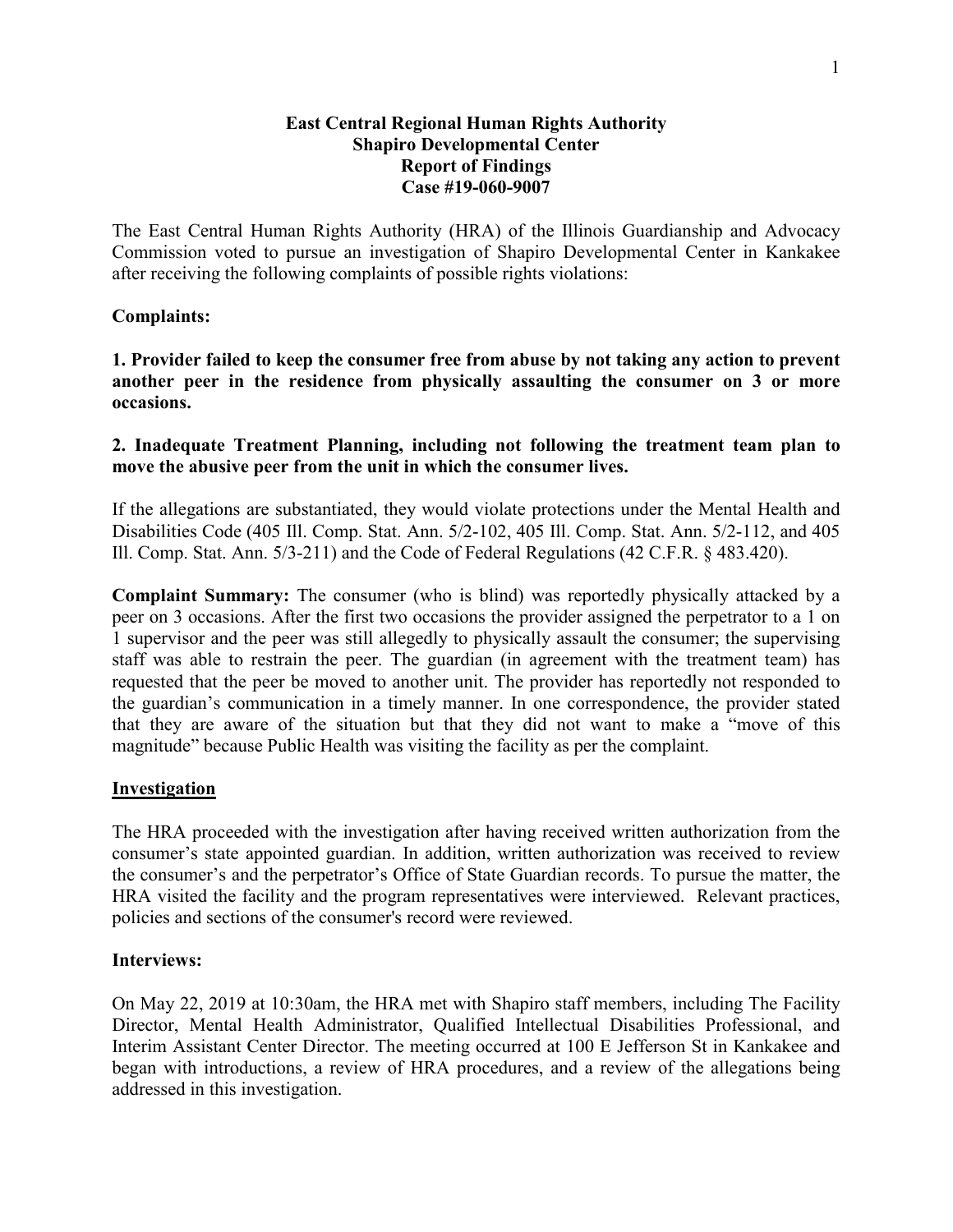The staff provided some general information about Shapiro Developmental Center. Shapiro is a State Operated Developmental Center that currently houses 475 individuals with intellectual disabilities. The 302 men and 173 women come from all over the state to reside at Shapiro while receiving intensive support services with the goal of reintegrating then into the community. The 1157 staff are comprised of psychiatrists, special education teachers, vision and hearing specialists, registered nurses, licensed practical nurses, physicians, and social workers. These staff oversee 32 residential living areas and 4 day training sites. All staff receive semi-annual training on abuse, neglect and human rights.

Shapiro reports that they have a Human Rights Committee that meets twice a month. Consumers are made aware of this committee and the procedures via posters throughout the campus. The committee has not discussed any of the issues being discussed in these complaints. Shapiro also has a grievance procedure that is provided to consumers and guardians when they are admitted and is also posted.

Both the consumer and the perpetrator in the above-mentioned complaints reside on the same floor in the same housing unit. They have shared a bedroom in this location for over 15 years without incident. While both individuals are diagnosed with intellectual disabilities, the consumer is also legally blind, and the perpetrator has extensive mental health and behavioral issues.

Shapiro staff stated that on 1/20/19 the perpetrator was in the hallway, separated from other consumers, because he was having some behavioral concerns and staff were addressing them with him according to his behavioral plan. The perpetrator then became more upset and ran off and assaulted the first individual that he encountered (the consumer). The consumer had visible scratches that were treated, and the consumer was evaluated by the psychiatrist. The treatment team acted by moving the consumer and the perpetrator to separate bedrooms.

On 2/22/19 the consumer and the perpetrator were on the bus preparing to go to the day training site as usual. The perpetrator got upset and attacked the consumer on the bus by hitting and scratching him. The consumer again had visible marks from the encounter and was treated and evaluated. The treatment team acted by separating the consumer and the perpetrator and requiring there to be "same room supervision". The team also changed the order that the individuals board the bus every day to assure that the consumer is safely to the back of the bus before the perpetrator is allowed to board.

On 2/28/19 the consumer and the perpetrator were getting ready for work with a small group of 7-8 individuals that attend day programming together. The perpetrator became upset and ran across the room and attacked the consumer. Staff intervened before another consumer was injured. The consumer was again treated for physical injuries and evaluated. The treatment team acted by requiring the perpetrator to have 1:1 supervision at all times. There have been no further incidents since the perpetrator was placed on 1:1 supervision.

After each incident the staff held a meeting that included the guardian to discuss the incident, what the results of the consumer and perpetrator evaluations were, and what changes needed to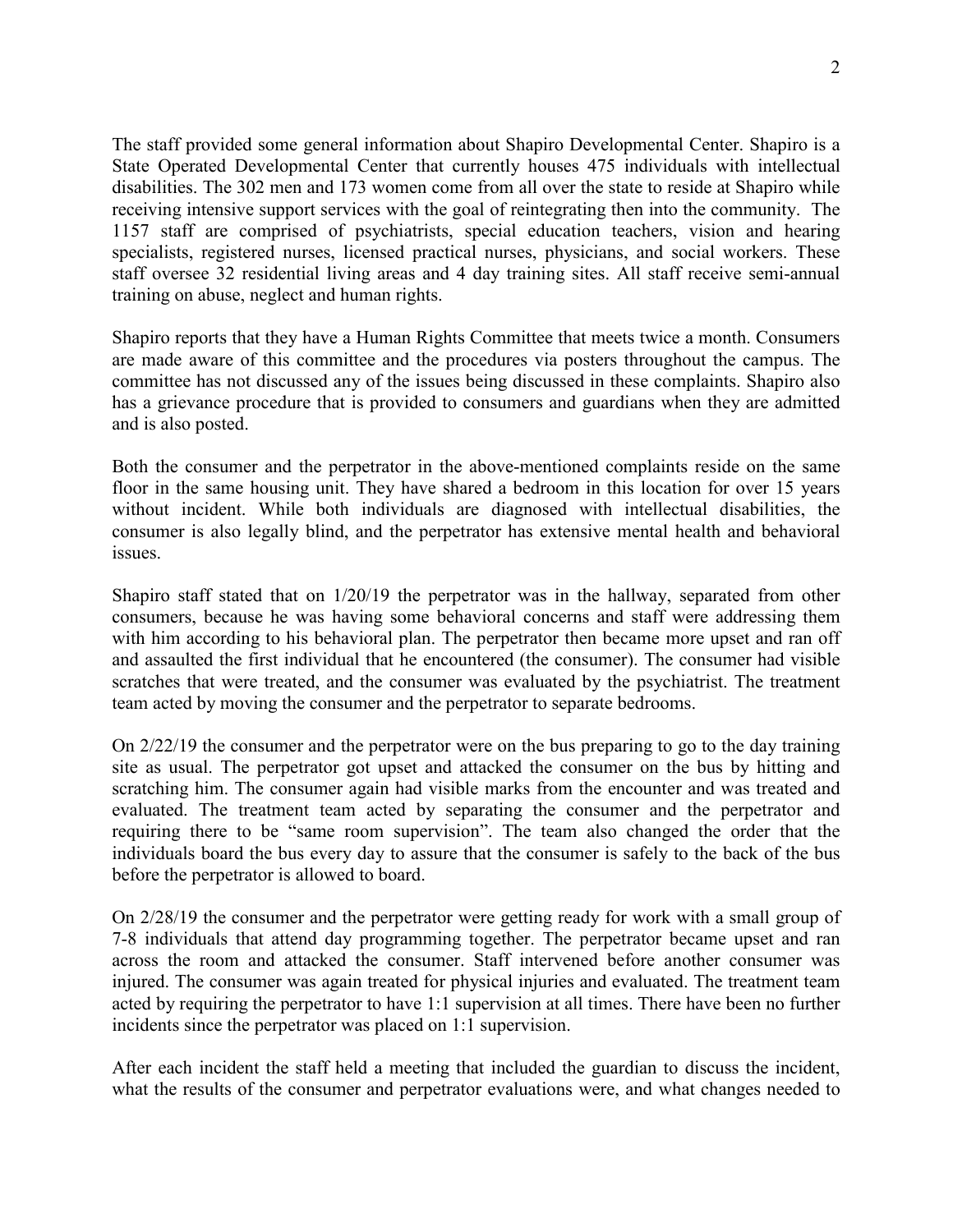be implemented. Shapiro staff believe that the perpetrator was not targeting the consumer but rather that the consumer was "in the wrong place at the wrong time" when the perpetrator was triggered. Staff believes that the consumer has not been negatively affected by the incidents and support that the consumer does not require any changes to his residence or treatment plan because of being a victim of the attacks. Shapiro stated that there was discussion of the perpetrator being moved to another unit because the guardian was concerned that the consumer was being targeted. Staff stated that they did not agree to move the perpetrator and believe that the current plan of the consumer being placed on 1:1 has been effective and a move is not needed.

When asked about documenting the correspondence between the Shapiro staff and the guardian, staff stated that there is no documentation of guardian conversations, no documentation of the guardian being notified of the decision not to move the perpetrator, and therefore, no notification of appeal for the decision. Staff stated that they have frequent conversations with all guardians and those discussions are not documented in any way (outside of team meetings when the guardian's signature would indicate presence). Shapiro also reports that there is no policy or procedure that would require staff to document guardian notification or interaction and no policy or procedure that would require staff to notify the guardian in writing that the request for a move had been denied. If the guardian did not like a decision the grievance procedure could be followed.

The HRA asked the staff about an email sent from the guardian to Shapiro staff on 3/5/19 requesting that the perpetrator be moved. The email from the guardian stated that the treatment team "all agrees that [the perpetrator] needs to be moved off unit 201 as soon as possible to keep [the consumer] safe and to provide proper supervision for [the perpetrator]." Shapiro staff then responded to this email on 3/15/19 stating it was "probably not a good idea to make a move of this magnitude with Public Health here. [Perpetrator] is currently 1:1 and staff are aware of the importance of keeping them separated until a decision is made. I'll let you know when a decision is made." Shapiro staff explained that it took staff several days to respond to the email because Public Health was at the facility, and staff were busy. Staff indicated that the guardian was informed at a later date that the perpetrator was doing well with 1:1 supervision and a move was not needed at this time, however, there is no documentation of that discussion or any official notification of the guardian's request being denied.

At the time of this interview, Shapiro's treatment team believes that the consumer is safe. The perpetrator still resides on the same unit in another bedroom and has 24/7, 1:1 supervision. Staff explained that because the treatment planning is working, a move is not needed.

Before leaving the facility, the HRA received a tour of the consumer and perpetrator's unit. Staff reiterated that the consumer and the perpetrator have separate living, sleeping, bathing, and eating areas. While it is possible, and likely, that the two individuals will cross paths in the course of a day, those interactions are limited as much as possible and a 1:1 staff supervisor would be available to intervene. Staff also added that they feel that, because of the length of time that both individuals have resided on the unit, moving either of the individuals could result in a decline for either of them if moved.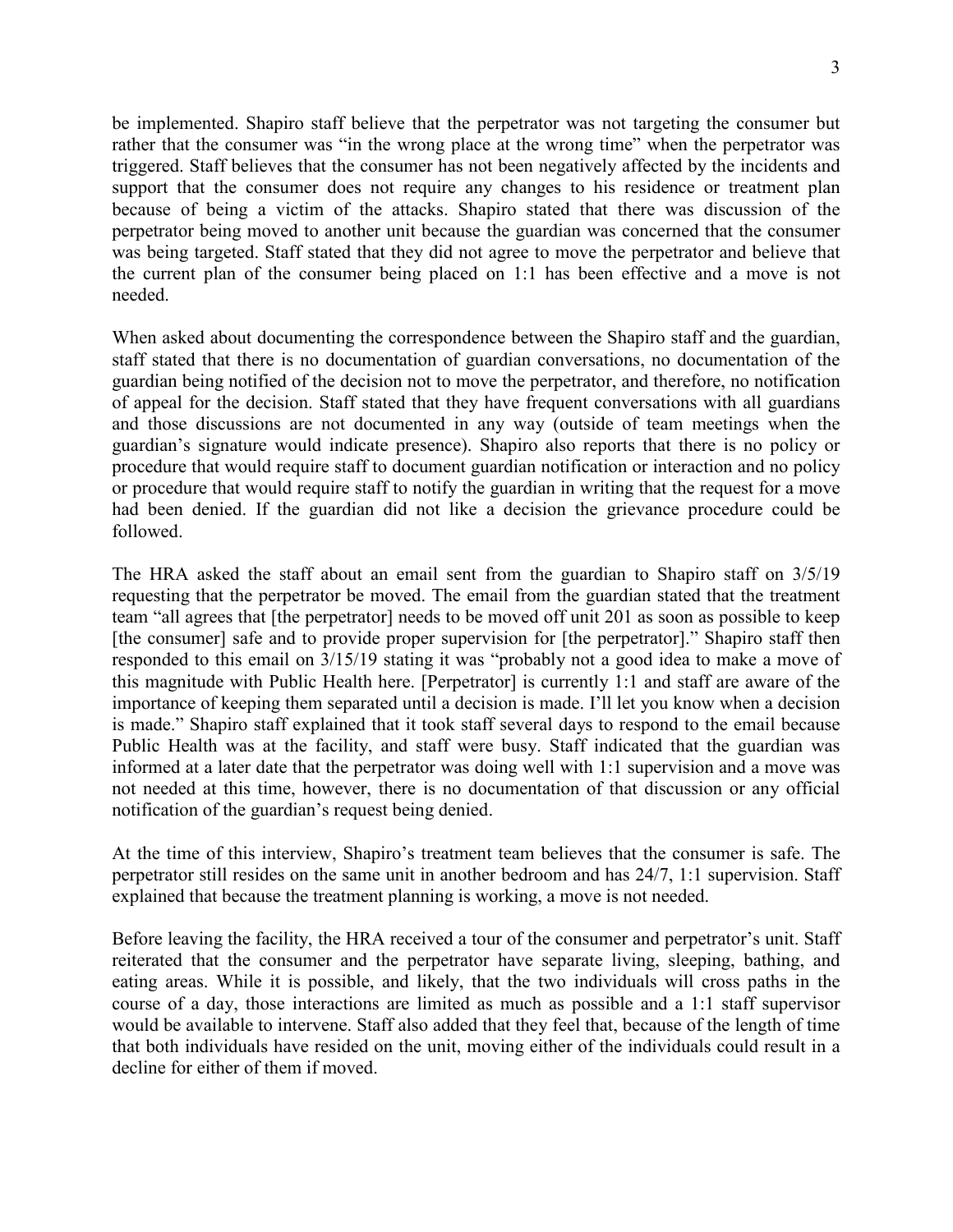### **Records Reviews:**

Shapiro Developmental Center provided the HRA with the following records:

The Shapiro Individual Support Plan Team meeting record indicated that a "Special Team Meeting" was held on 1/23/19 to discuss the 1/20/19 incident. The participation record indicates that all team members were present for this meeting, including the consumer's guardian. These records indicate that the consumer's group was changed, and the perpetrator was moved to another bedroom. There is also a notation that this is the first time these two individuals were involved in an altercation and that the team believed that the consumer was in "the right place and the wrong time". The team decided that no supervision changes or other environmental changes were warranted at this time.

The Shapiro Individual Support Plan Team meeting record indicated that a "Special Team Meeting" was held on 2/26/19 to discuss the 2/22/19 incident. The participation record indicates that the guardian was not available for this meeting, there is no documentation to indicate why the meeting was held without the guardian. These records confirm that the second incident occurred on the bus and that the altercation again resulted in the consumer having an injury. A plan to get the consumer on the bus first and have a staff member sit next to the perpetrator was put in place.

The Shapiro Individual Support Plan Team meeting record indicated that a "Special Team Meeting" was held on  $3/5/19$  to discuss the  $2/28/19$  incident. The participation record indicates that all team members were present for this meeting; including the consumer's guardian. The meeting discussed that this incident occurred in the group living area and that the consumer again sustained an injury as a result of the perpetrator. The perpetrator was immediately placed on 1:1 supervision level. The documentation shows that the team discussed moving the consumer to another unit for his safety since it appears that the perpetrator may be targeting the consumer, however, the team recommended that the consumer not be moved because he is blind and hard of hearing and has lived on the unit for 17 years and can ambulate independently with his cane because he is familiar with the unit.

The Shapiro Individual Support Plan Team meeting record indicated that a "Special Team Meeting" was held on 4/5/19 to discuss how the consumer has been doing since the multiple incidents. The participation record indicates that all team members were present for this meeting, including the consumer's guardian who attended via conference call. Documentation states that the consumer does not appear to be negatively impacted by the events, the psychologist continues to monitor his behavior, and that no additional changes are warranted at this time.

A 4/9/19 memorandum between Shapiro staff states that the guardian participated in the 4/5/19 meeting and "understands our position on moving the peer to another living area and would not continue to pursue a living transfer". It is unclear why this note was not placed in the meeting records/summary or whether the staff members were discussing the move of the consumer or the perpetrator.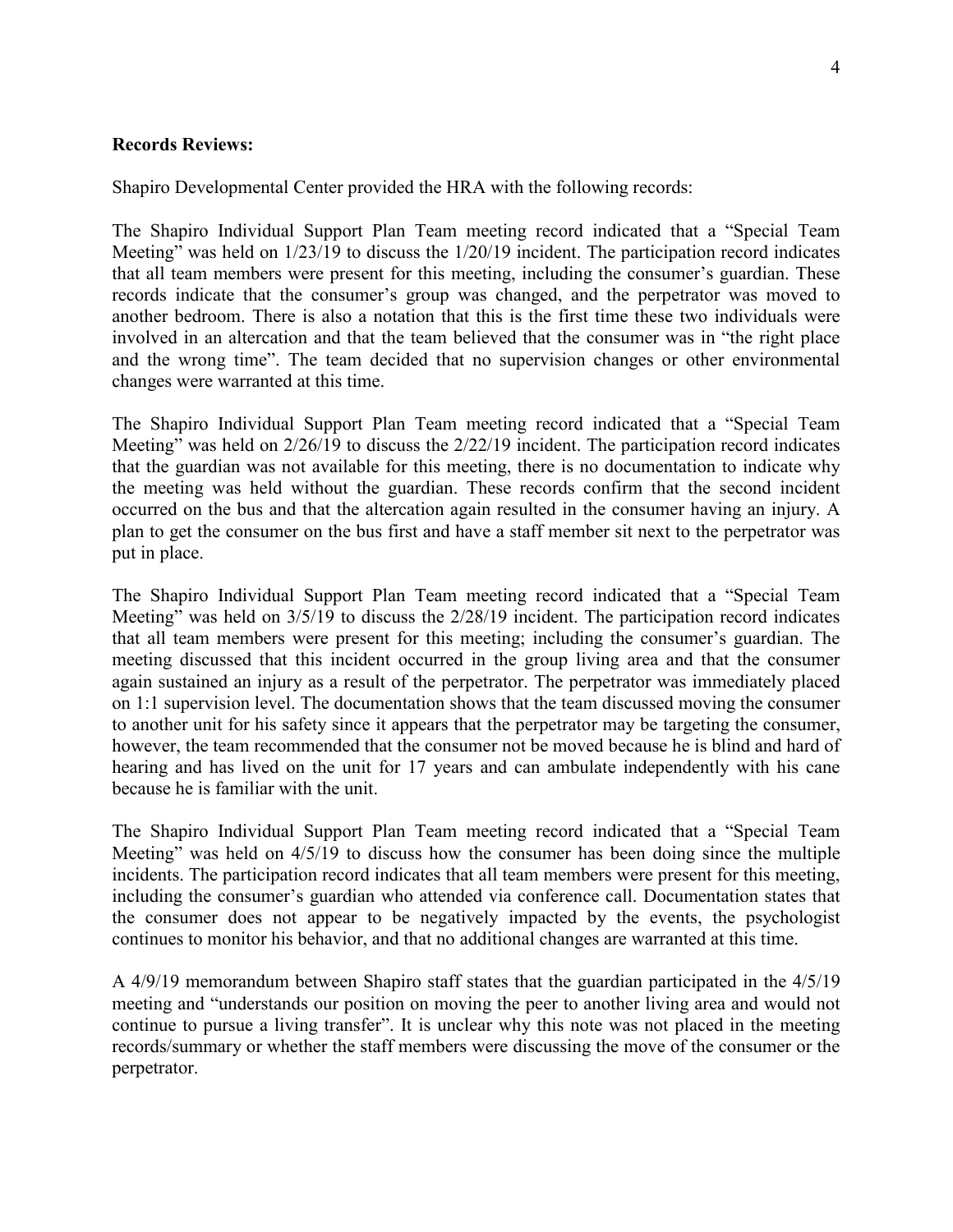Nursing progress notes for each incident indicate that the injuries the incidents were all treated and monitored by a nurse.

Shapiro progress notes report that the consumer was injured and that follow up care was provided after each individual incident. There are also monthly behavior notes that the consumer did not have any behavioral incidents in January but did have a "few behaviors" noted in February and March. There are no notations tying the behaviors to the incidents.

The Office of State Guardian provided the HRA with the following records:

Emails sent between the guardian and the Shapiro staff on 3/5/19 as described previously.

A case note for the consumer dated 3/5/19 states that the team discussed the 3 incidents and whether or not it was in the consumer's best interest to move since the perpetrator appears to be targeting the consumer. It was decided that due to the consumer being blind and deaf that a move would not be beneficial at this time. The team did, however, "agree that the aggressor needs to be moved to another unit".

A case note for the perpetrator dated 3/5/19 states that the team agrees that the perpetrator needs to be moved off the unit as soon as possible for the consumer's safety.

A case note for the perpetrator dated 4/5/19 states that the team agreed that the perpetrator was targeting the consumer. The guardian for the perpetrator requested that the perpetrator be transferred to another unit and the team agreed. The note continues to state that the perpetrator was not moved due to facility lacking placement for the perpetrator and the unit director did not feel like the perpetrator was targeting the consumer. At this time, the perpetrator was on 1:1 supervision and was being monitored for progress.

## **Policy Review:**

Shapiro Policy and Procedure titled "Behavior Intervention Programs" outlines efforts to modify maladaptive or problem behaviors. Each level of intervention (Level I, II, or III) is given parameters, however, states that a given procedure on the list may not be appropriate for each person depending on situation, behavior, and disability. One-on One staff supervision is considered a level IIA intervention because it involves "some restriction of rights, but do not involve highly restrictive, controversial and/or noxious or painful stimulation." The policy also indicates that, due to the restriction of rights, Level IIA procedures require review and approval by the Behavior Intervention Committee and the Human Rights Committee prior to implementation.

It should be noted that Shapiro staff stated that there is no policy or procedure that would require staff to document guardian notification or interaction and no policy or procedure that would require staff to notify the guardian in writing that the request for a move had been denied.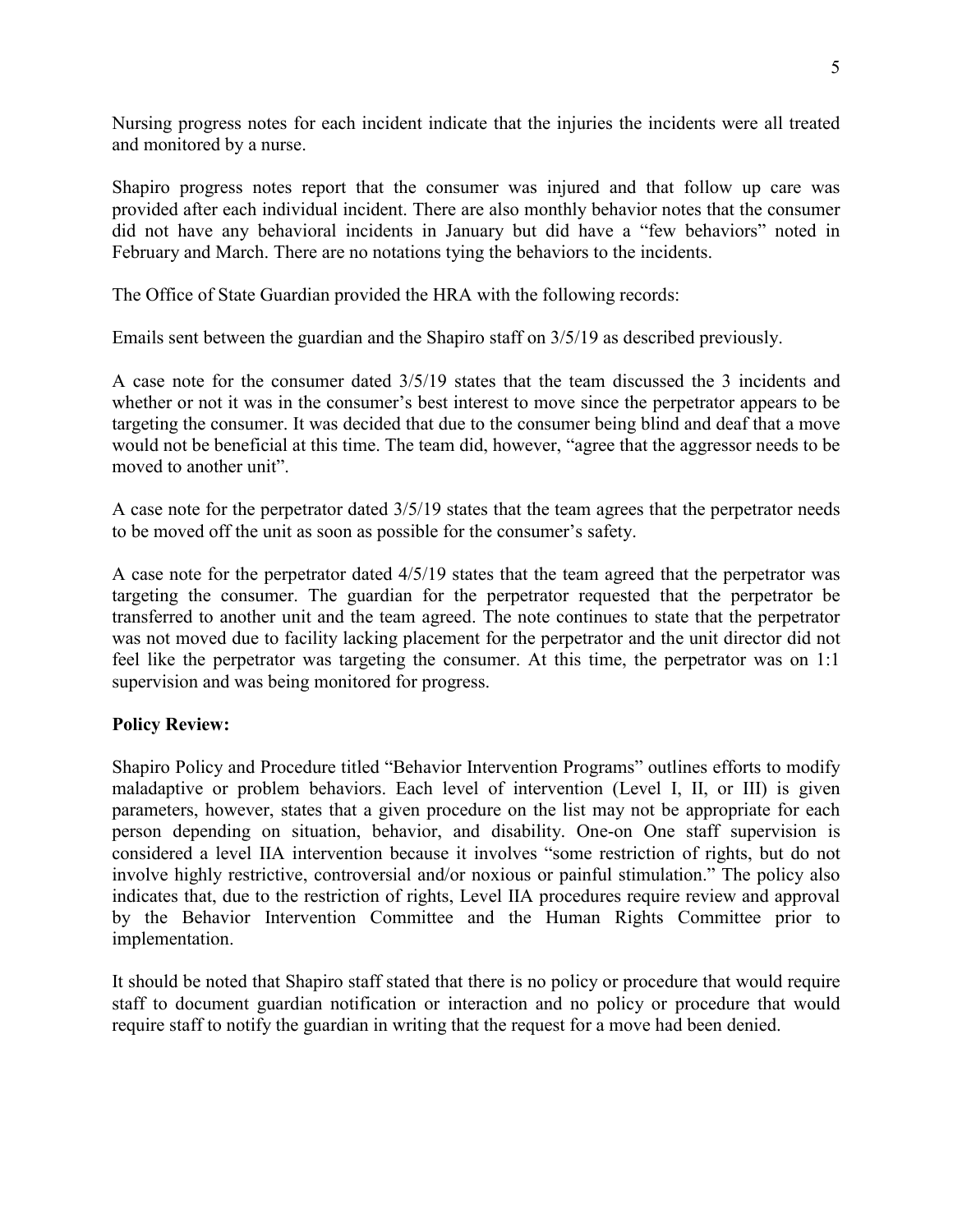#### **Conclusions**

## **Complaint 1: Provider failed to keep the consumer free from abuse by not taking any action to prevent another peer in the residence from physically assaulting the consumer on 3 or more occasions.**

The Mental Health and Developmental Disabilities Code (405 Ill. Comp. Stat. Ann. 5/2-102) states "(a) A recipient of services shall be provided with adequate and humane care and services in the least restrictive environment, pursuant to an individual services plan." Section 5/3-211 states "When an investigation of a report of suspected abuse of a recipient of services indicates, based upon credible evidence, that another recipient of services in a mental health or developmental disability facility is the perpetrator of the abuse, the condition of the recipient suspected of being the perpetrator shall be immediately evaluated to determine the most suitable therapy and placement, considering the safety of that recipient as well as the safety of other recipients of services and employees of the facility." And Section 5/2-112 states "Every recipient of services in a mental health or developmental disability facility shall be free from abuse and neglect."

On 1/20/19, 2/22/19, and 2/28/19 a consumer residing at Shapiro Developmental Center was the victim of abuse at the hands of another resident. Each incident was followed up with a medical and psychiatric assessment of the consumer, a team meeting, and additional preventative measures were put in place to separate the perpetrator from the consumer. Preventative measures were discussed in a timely manner with the entire treatment team for both the consumer and the perpetrator, with the consumer and perpetrator's disabilities and safety taken into consideration.

Based on the findings above the East Central Human Rights Authority concludes that the consumer's rights were not violated and, therefore, the complaint is **unsubstantiated**. No recommendations or suggestions are being made in relation to this complaint.

## **Complaint 2: Inadequate Treatment Planning, including not following the treatment team plan to move the abusive peer from the unit in which the consumer lives.**

The Mental Health and Developmental Disabilities Code (405 Ill. Comp. Stat. Ann. 5/2-102) states "(a) A recipient of services shall be provided with adequate and humane care and services in the least restrictive environment, pursuant to an individual services plan. The Plan shall be formulated and periodically reviewed with the participation of the recipient to the extent feasible and the recipient's guardian, the recipient's substitute decision maker, if any, or any other individual designated in writing by the recipient." The Code of Federal Regulations (42 C.F.R. § 483.420) states "(c) Standard: Communication with clients, parents, and guardians. The facility must—(1) Promote participation of parents (if the client is a minor) and legal guardians in the process of providing active treatment to a client unless their participation is unobtainable or inappropriate; (2) Answer communications from clients' families and friends promptly and appropriately…(6) Notify promptly the client's parents or guardian of any significant incidents, or changes in the client's condition including, but not limited to, serious illness, accident, death,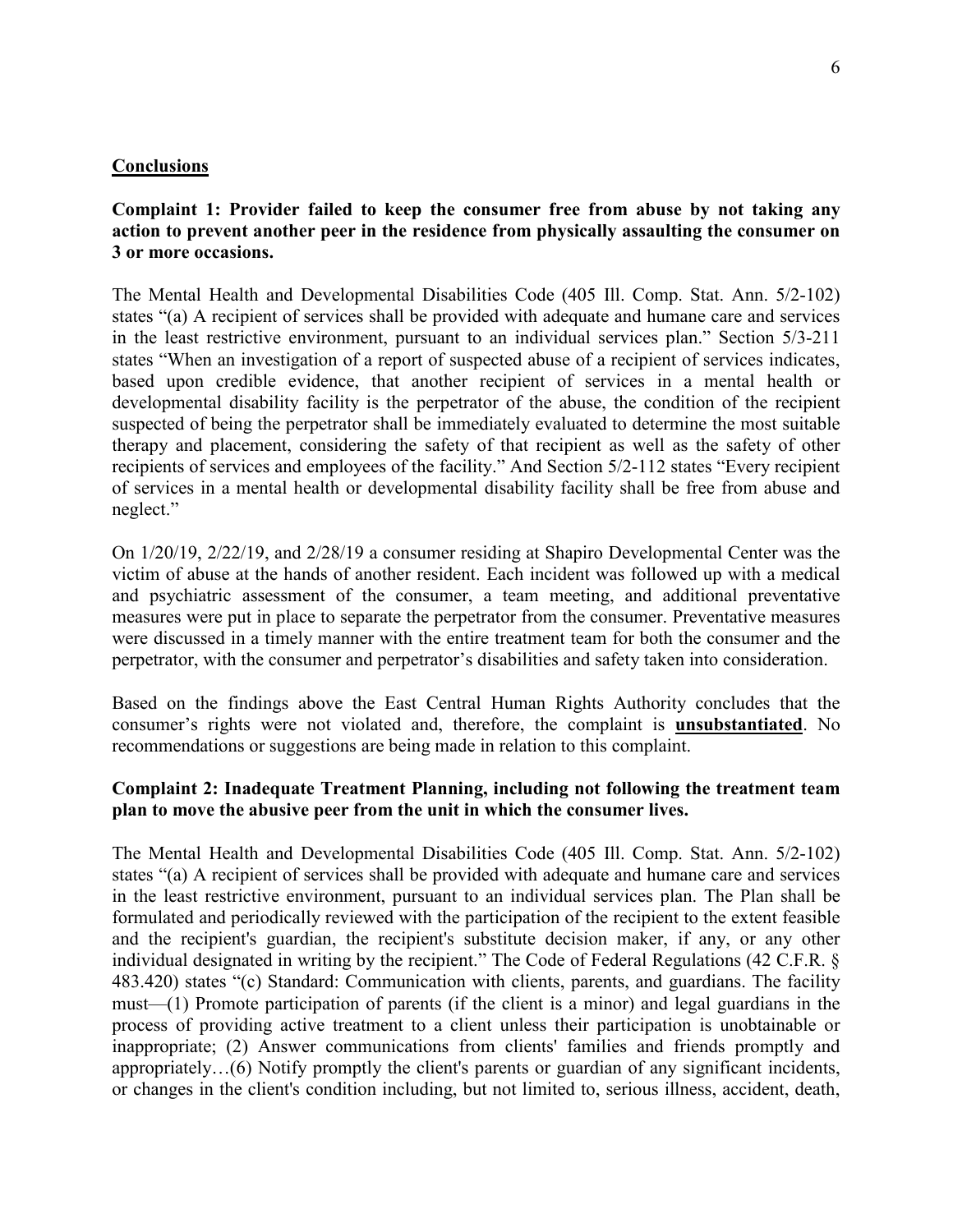abuse, or unauthorized absence." The Illinois Probate Act (755 Ill. Comp. Stat. Ann. 5/11a-23) states "(b) Every health care provider and other person (reliant) has the right to rely on any decision or direction made by the guardian, standby guardian, or short-term guardian that is not clearly contrary to the law, to the same extent and with the same effect as though the decision or direction had been made or given by the ward."

Documentation clearly supports that on three occasions the perpetrator abused the consumer while in the care of Shapiro Developmental Center. After each of the three incidents, which resulted in the perpetrator causing physical harm to the same consumer, there was a treatment team meeting during which the guardian requested that the perpetrator be moved to another unit for the consumer's safety. The request from the guardian was also made in writing via email on 3/5/19. The staff responded to the guardian's request on 3/15/19 that a move of that magnitude could not occur while Public Health was visiting and that the provider would get back to the guardian when a decision had been made. During interviews, the Shapiro staff reported that a decision to leave the perpetrator on the unit with 1:1 supervision was later made and that the guardian was notified of this decision, however, no documentation is available. Given the fact that it took the provider 10 days to respond to the email, the fact that a decision was put on hold further due to a Public Health visit, and the fact that there is no documentation that the provider ever notified the guardian that a safety decision had been made, the HRA determines that the standards of communication with the guardian outlined in 42 C.F.R. § 483.420 were not met. In addition, there is no evidence that, after 3/15/19, the guardian was included in the decisionmaking process for determining whether adequate and humane care and services are being provided in the least restrictive environment pursuant to the consumer's service plan as stated in 405 Ill. Comp. Stat. Ann. 5/2-102.

In addition, the HRA notes that Shapiro Policy and Procedure titled "Behavior Intervention Programs" requires that one-on-one supervision be reviewed by the Human Rights Committee before implementation. Staff reported during the interviews that this case had not been reviewed by the Human Rights Committee and no documentation of such review was provided. A Human Rights Committee review of this case may have assisted both the staff and the guardian in determining whether one-on-one supervision was the most appropriate level of intervention for both the consumer's safety as well as the perpetrators rights.

Based on the findings above the East Central Human Rights Authority concludes that the consumer's rights were violated and, therefore, the complaint is **substantiated**. **The HRA makes the following recommendations**:

1. Shapiro Developmental Center will comply with 42 C.F.R. § 483.420 by promoting participation of guardians in the process of providing active treatment to a consumer, answer communications promptly and appropriately, and promptly notify the consumer's guardian of any significant incidents, or changes in the client's treatment (specifically with notice to any change of placement or decision not to change placement).

2. Shapiro Developmental Center will comply with 405 Ill. Comp. Stat. Ann. 5/2-102 by including the guardian in the treatment process to assure adequate and humane care and services in the least restrictive environment, pursuant to an individual services plan.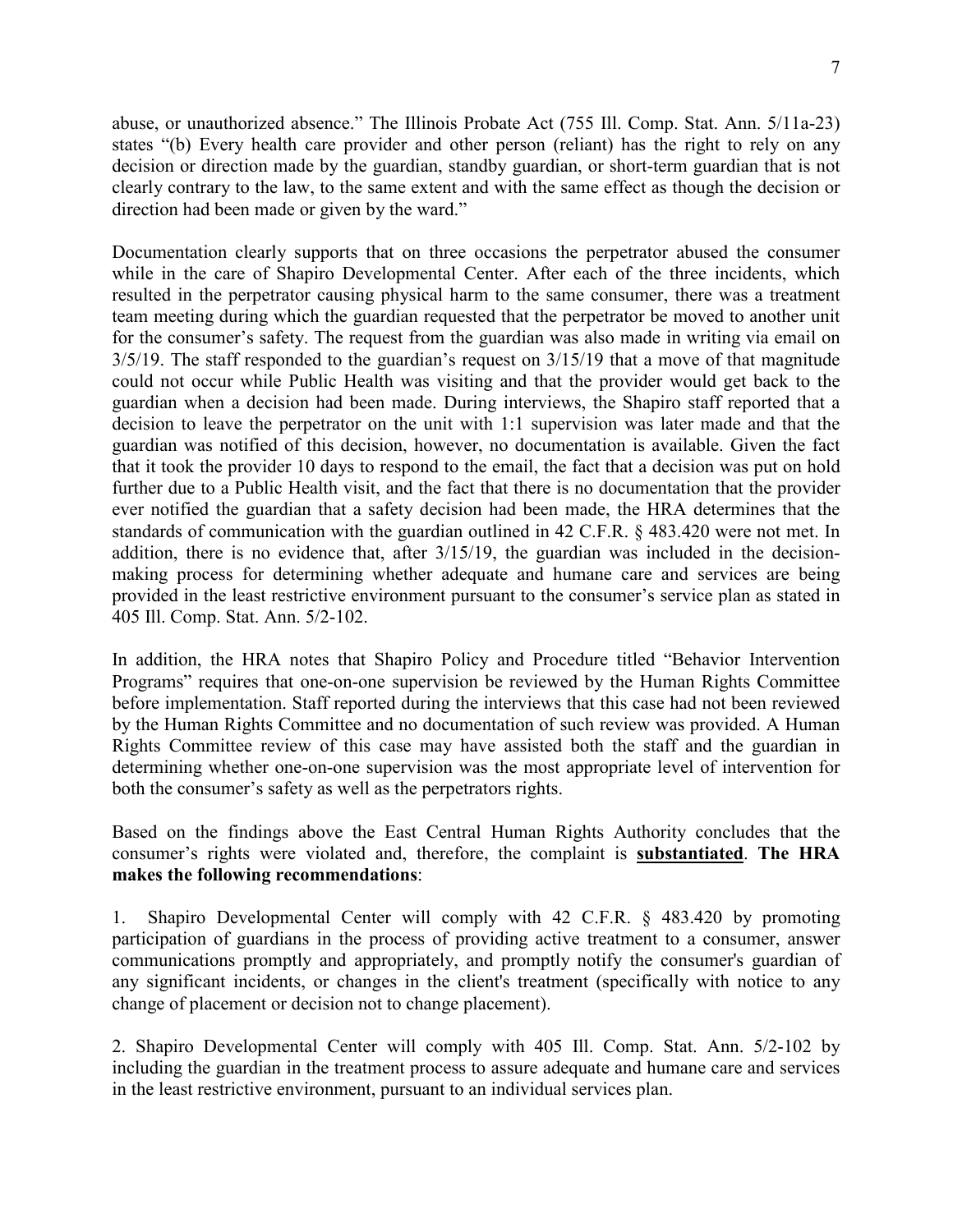3. Shapiro Developmental Center will ensure that their policy on "Behavior Intervention Programs" is followed and properly documented any time that the Human Rights Committee has reviewed any action taken to move a consumer to a Level IIA or higher intervention.

The HRA also **strongly suggests** that Shapiro review all documentation practices within the agency and consider creating policies for documentation and written guardian notification. Limited documentation and conflicting reports of the outcome of treatment team meetings could have been easily clarified by better (timely) communication and proper documenting. Documentation repeatedly indicated that the treatment team agreed to moving the perpetrator; the HRA specifically suggests that the documentation include a review of the treatment team's recommendation and, if not followed, the facility should ensure that the rationale for not following the treatment team's recommendation be documented as well.

The HRA would like to thank the Shapiro staff for their cooperation with this investigation.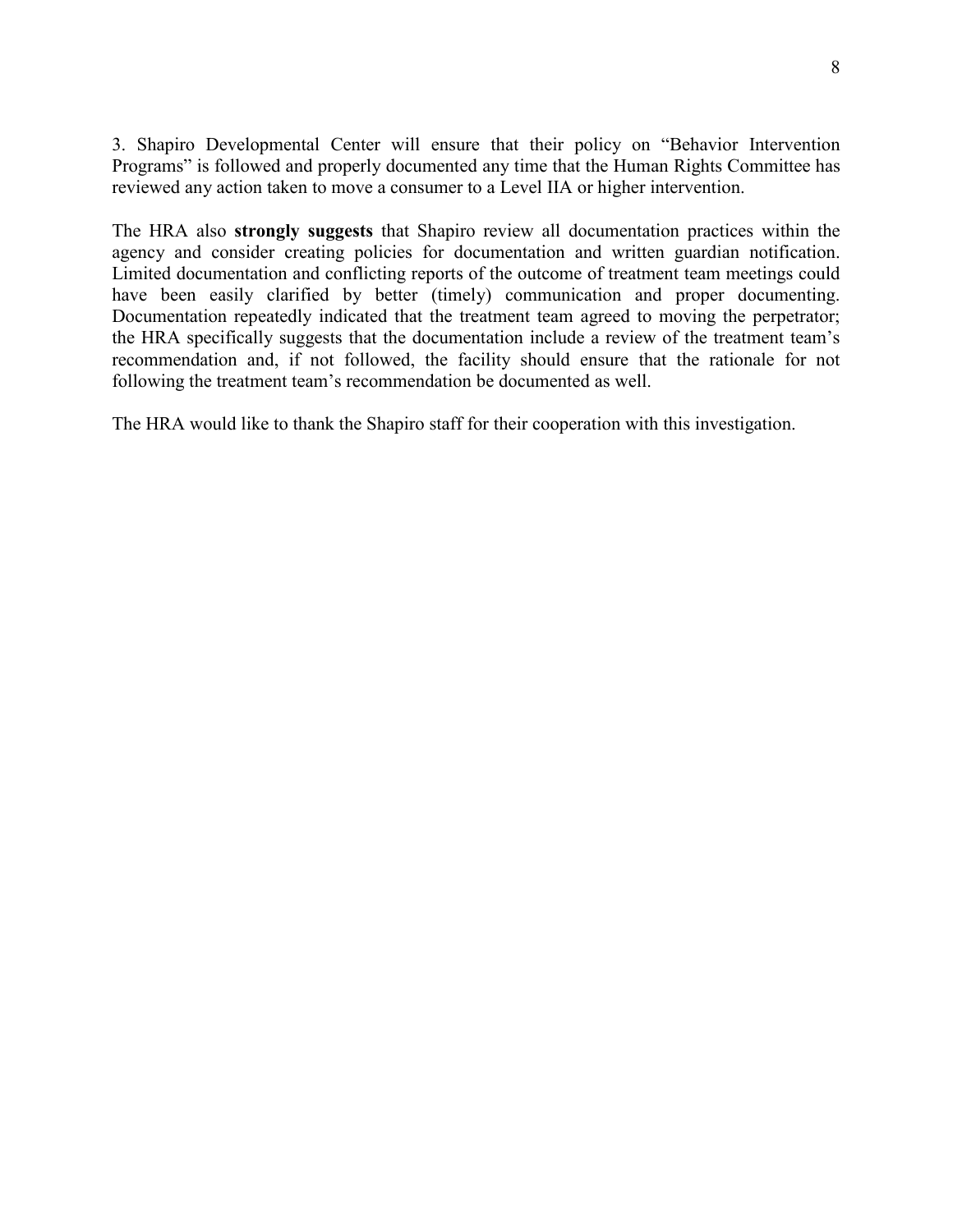# **RESPONSE** Notice: The following page(s) contain the provider response. Due to technical requirements, some provider responses appear verbatim in retyped format.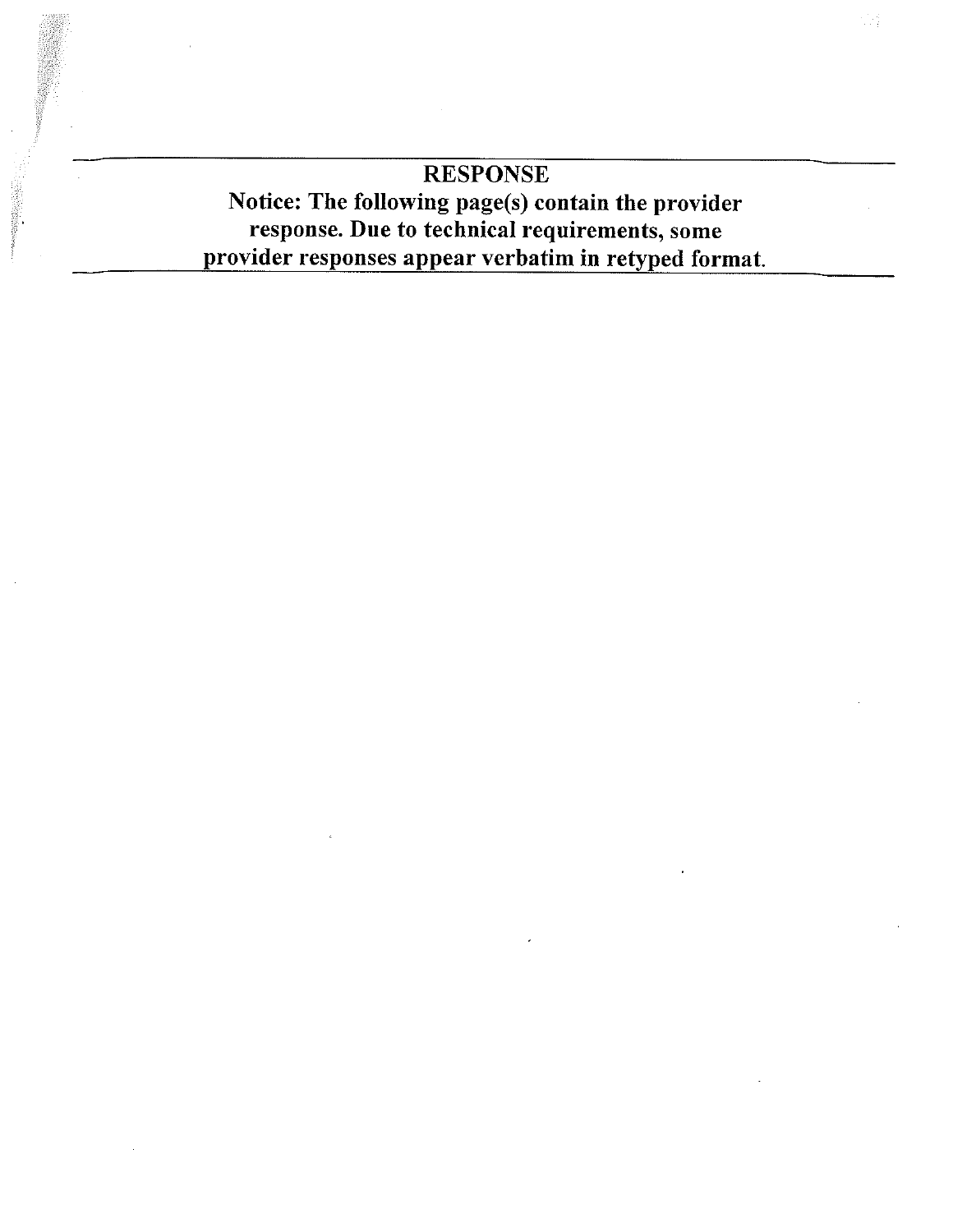

Illinois Department of Human Services

Grace B. Hou, Secretary Designate

**JB Pritzker**, Governor

**Shapiro Center** 100 East Jeffery Street . Kankakee, Illinois 60901

August 23, 2019

Human Rights Authority Illinois Guardianship and Advocacy Commission East Central Regional Office 2125 South First Street Champaign, Illinois 61820 ATT: Laura Hart, HRA Coordinator

 $RE:$ Human Rights Authority Case #19-060-9007

In response to your report on the above case, the following is offered:

Shapiro Center followed the Policy and procedures title "Behavior Intervention Programs" in relation to Level IIA procedures involving some restrictions of rights by placing a resident on one-to-one supervision. A Notice Regarding Restriction of Rights of an Individual form (IL462-2004D) and the Supplemental Report on the Use of Restraint and/or Emergency Behavior Intervention Procedures (IL462-6200) were completed for the resident who was placed on a one-to-one supervision level to prevent harm to self and others. The guardian was notified each time the Restriction of Rights were completed by the Residential Unit Director; and a copy of the Use of Restraint and/or Emergency Behavior Intervention Procedures (IL462-6200) was provided to the Chairperson of the Behavior Intervention Committee (BIC) and the Chairperson of the Human Rights Committee (HRC).

On March 19, 2019, the Behavior Intervention Committee (BIC) met and discussed the changes to this resident's behavior intervention program. The BIC Committee meeting minutes document the committee discussed the requested change to the resident's program to add one-to-one supervision and response cost; and the reaffirmation of Risperidone to continue. During this same meeting, the Committee discussed the use of one-to-one supervision and approved the one-to-one supervision being added to the Behavior Intervention Program (BIP). The BIC committee approved this plan.

On March 21, 2019, the Human Rights Committee met and the HRC Meeting minutes document the committee discussed the one-to-one supervision for this resident due to incidents of physical aggression (PA), Property Destruction (PD), and Self-Injurious Behavior (SIB); and the renewal of risperidone to continue. The HRC approved this plan.

Therefore, based on the above it should be noted that Shapiro Center did follow the Shapiro Policy and Procedure titled "Behavior Intervention Programs", SC Policy #2/25.

The Interdisciplinary Team for this resident and his peer did take the necessary actions as it relates to the peer-to-peer interactions that occurred between these two residents for each incident that occurred including guardian notification. This same information was communicated at the meeting held at Shapiro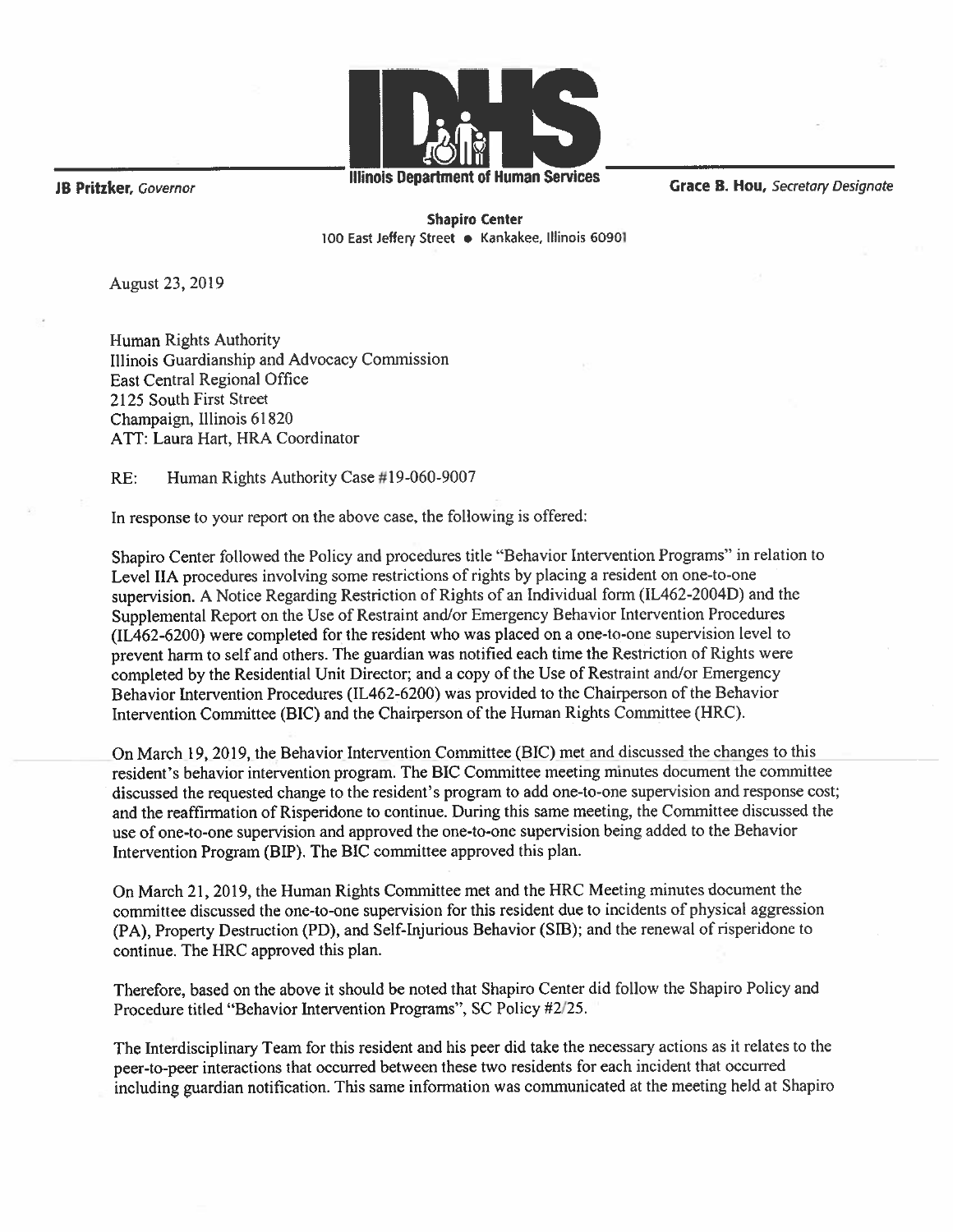Center on May 22, 2019 to discuss this case. In addition, communication between Shapiro staff and the guardian occurred in writing and verbally.

In summary, when each significant event occurred, including the changes in the resident's treatment program, the guardian was notified. For each incident that occurred between this resident and his peer, the guardian was notified of the incident and what occurred between the residents. When Emergency Behavior Intervention Procedures (IL462-6200) were implemented for the resident who was placed on a one-to-one supervision level to prevent harm to self and others, the guardian was notified each time the Restriction of Rights was completed by the Residential Unit Director, and the guardian was notified of the Special Team Meetings and the Behavior Intervention Committee Meeting. The guardian also received copies of the Special Team Meetings along with the Behavior Intervention Program revisions following the approval of the Behavior Intervention Committee and Human Rights Committee.

Further, in a Special Team Meeting (STM) held on April 5, 2019 where the guardian was present and participated, the IDT discussed the progress made with the resident who was placed on one-to-one supervision. The Interdisciplinary Team re-affirmed again that a move to another living area was not necessary. Both residents have lived and coexisted together on the living area in excessive of over 15 years and up until these incidents, there had been no issues between them; and there has been no further incidents. It was re-affirmed from previous discussions held with the guardian, that both residents need supports and services that this living area can provide for them. The Team along with the guardian determined that it would be very disruptive and detrimental to the resident's life and the services he requires to move him to another area where he is not familiar. At this Special Team Meeting that was held on April 5, 2019, the guardian indicated she understood the rationale and would not continue to pursue her request to move the resident to another area.

Shapiro Center will continue to implement the Behavior Intervention Programs policy as written and ensure it is properly documented through the meeting minutes maintained by each Committee Chair.

Shapiro Center will review all documentation practices within the Center as it relates to documentation of guardian notification including any verbal communication.

Respectfully submitted,

unne C. Gund

Lynne  $\overline{C}$ . Gund **Center Director**